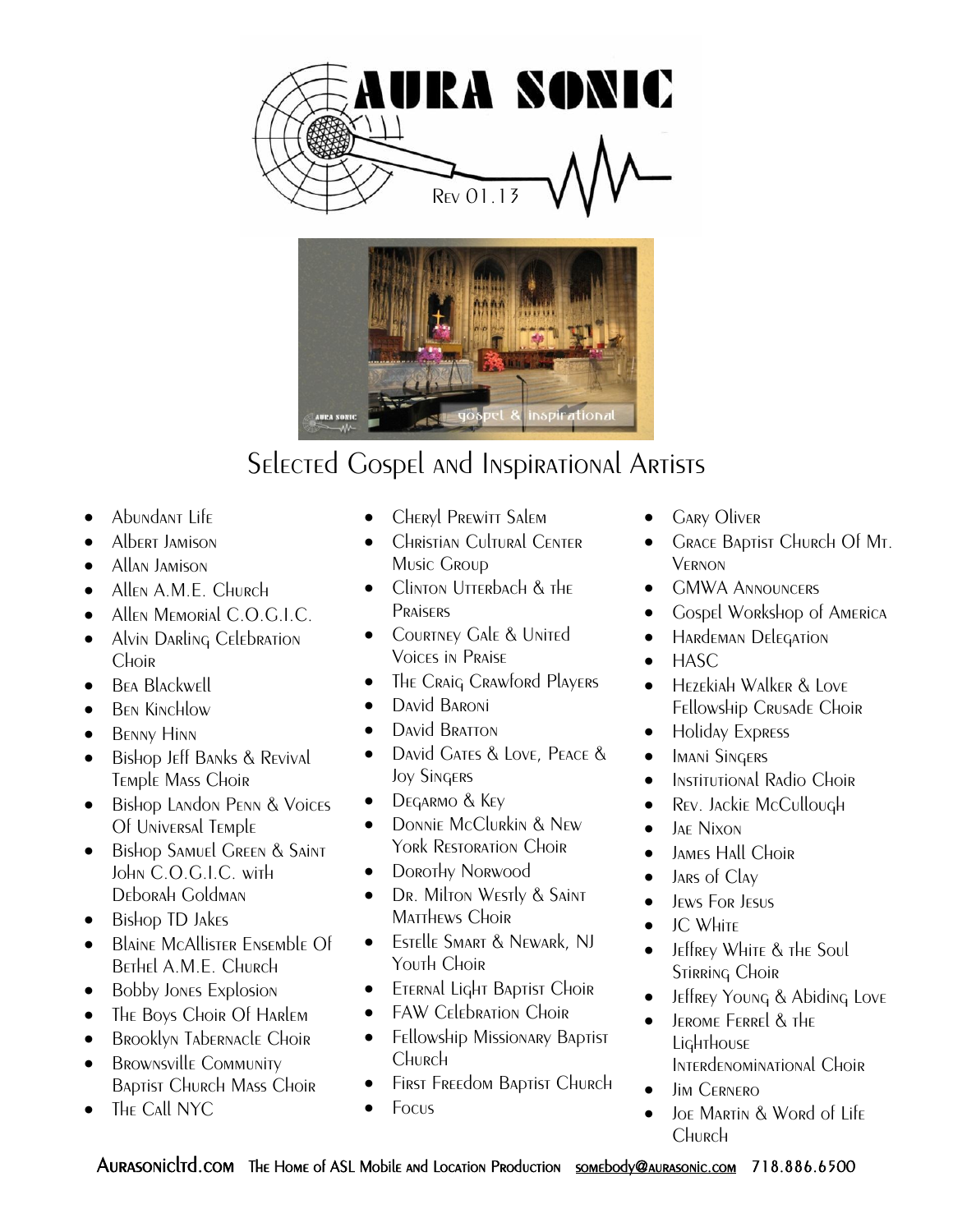



## Selected Gospel and Inspirational Artists

- **•** John Gimenez & Rock Church Choir with Kathy Dowdy
- The Judah Chorale
- Julian & Friends
- Last Appeal
- **•** London Bridge Baptist Church Choir with Dick **BRANSON**
- **•** Mario Murillo
- McDonald's Gospelfest
- METRO PRAISE CHOIR
- Michele White
- $\bullet$  M<sub>t</sub>. Moriah Choir
- Mt. Olive Baptist Church
- Mt. Ollie Baptist Church
- Mt. Lebanon Baptist Church
- Mt. VERNON High School **Choir**
- Nathaniel Townsley & Lighthouse Concert Choir
- New Greater Bethel Ministries
- Oral Roberts
- Pathmark National Gospel Choir Competition
- P<sub>AT</sub> Robertson
- Patti Austin
- Paul T. Fleming
- Paul Wilbur
- Pearle Hawthorne Choir
- Philadelphia Gospel Seminars
- Pilgrim Church
- QUEEN of MARTYRS
- Ralph Nichol & Deliverance Evangilists Center
- Redeeming Love Christian **CENTER**
- REV. E.L. Trueblood & Parkway Temple Choir with P<sub>AU</sub> T<sub>RUE</sub>blood
- Rev. Sheldon Ferguson & The Mt. Olivet Gospel Church Praise Team
- The Richard Curtis Singers
- Rickey T. Harris & Frienz
- Ron Johnson & Bethel Temple Choir with Floyd Ellsworth
- Ron KENOLY
- The Saint Mary's Church of **CHRIST**
- Saint Paul Sounds Of Praise Choir
- Salt
- Sandi Patti
- Shekinah Choir
- Sim Wilson
- Steve Middleton & Unity & Praise
- STEVEN CURTIS CHAPMAN
- **STRAIT GATE JUDAH CHORALE**
- The Sunday Mass
- **•** TERRY MARSH
- Thomas Chapel Church Choir
- Timothy Wright & the New York Fellowship Mass Choir II
- Timothy Wright Concert **C**hoir
- Tremaine Hawkins
- Tri-State Mass Choir w/ Edwin Hawkins
- **•** Tri-State Mass Choir III
- **•** Triumphant Ministries Choir
- The United Voices
- $\bullet$  Unity
- Vennessa Bell Armstrong
- **•** Vickie Winans
- Washington Temple C.O.G.I.C.
- Westchester Mass Choir
- Wilmington Chester Mass **C**Hoir
- Wilson Memorial Mass Choir

AURASONICITO.COM THE HOME OF ASL Mobile and Location Production somebody@aurasonic.com 718.886.6500